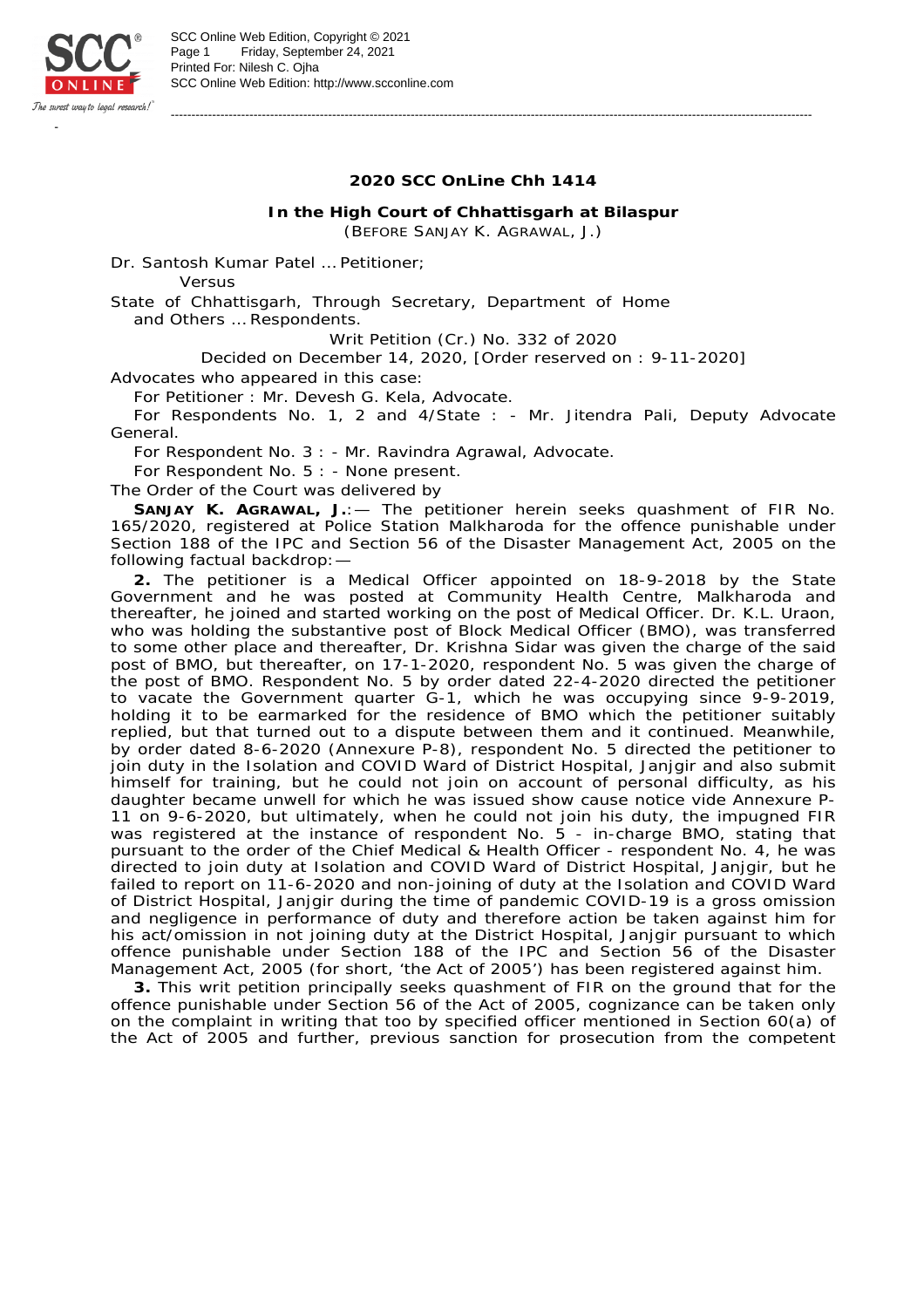

SCC Online Web Edition: http://www.scconline.com Printed For: Nilesh C. Ojha Page 2 Friday, September 24, 2021 SCC Online Web Edition, Copyright © 2021

authority is required under Section 59 of the Act of 2005 and also, for offence punishable under Section 188 of the IPC, no FIR can be registered, as registration of FIR and cognizance of offence punishable under Section 188 of the IPC is barred by Section 195(1)(a)(i) of the Code of Criminal Procedure, 1973 (for short, 'the Code'). It is purely a service dispute which has been given the colour of criminal offence taking the umbrella of COVID-19 which is absolutely unsustainable and as such the FIR deserves to be quashed.

-----------------------------------------------------------------------------------------------------------------------------------------------------------

**4.** Reply has been filed by respondents No. 1, 2 and 4/State as well as by private respondent No. 3 stating inter alia that the petitioner failed to join duty at the COVID ward of District Hospital, Janjgir which is clearly an act of disobedience of the order of the competent authority and since Section 188 of the IPC is cognizable offence, offence punishable under Section 188 of the IPC has rightly been registered against the petitioner and even otherwise, Section 56 of the Act of 2005 is attracted in view of the fact that the pandemic COVID-19 situation comes within the meaning of disaster as defined under the Act of 2005, therefore, offence punishable under Section 56 of the Act of 2005 has rightly been taken cognizance of by the police. As such, the writ petition deserves to be dismissed. Similar stand has also been taken by respondent No. 3.

**5.** Mr. Devesh G. Kela, learned counsel appearing for the petitioner, would submit that the FIR registered against the petitioner, who is a Medical Officer, for the abovestated offences is nothing but sheer abuse of the process as it is a simple service dispute of small magnitude between two officers which has been given the colour of criminal offence merely to harass the petitioner who was performing his duty with utmost satisfaction of the higher officer. He would further submit that for the offence punishable under Section 188 of the IPC, no FIR can be registered in view of the provision contained in Section  $195(1)(a)(1)$  of the Code which clearly bars the prosecution of offence punishable under Section 188 of the IPC except on the complaint in writing of the public servant concerned or of some other public servant to whom he is administratively subordinate. Even otherwise, Section 59 of the Act of 2005 clearly bars prosecution for offences punishable under Sections 55 and 56 except with the previous sanction of the Central Government or the State Government, as the case may be, or of any officer authorised in this behalf, by general or special order, by such Government. Likewise, Section 60 of the Act of 2005 states that no court shall take cognizance of an offence under this Act except on a complaint made by the National Authority, the State Authority, the Central Government, the State Government, the District Authority or any other authority or officer authorised in this behalf by that Authority or Government, as the case may be. As such, registration of offences as stated above and further investigation is clearly barred and the FIR deserves to be quashed.

**6.** Mr. Jitendra Pali, learned Deputy Advocate General appearing on behalf of the State/respondents No. 1, 2 & 4, and Mr. Ravindra Agrawal, learned counsel appearing for respondent No. 3, would support the allegation made in the FIR against the petitioner and would submit that the petitioner has failed to join duty in the COVID Hospital which is an essential service, as the medical services have been held to be essential services by order dated 28-3-2020 (Annexure R-1) issued by the State Government. Therefore, offences punishable under Sections 188 of the IPC and 56 of the Act of 2005 have rightly been registered against the petitioner. As such, the writ petition deserves to be dismissed.

**7.** I have heard learned counsel for the parties and considered their rival submissions made herein-above and also went through the record with utmost circumspection.

**8.** The first question for consideration would be, whether FIR can be registered for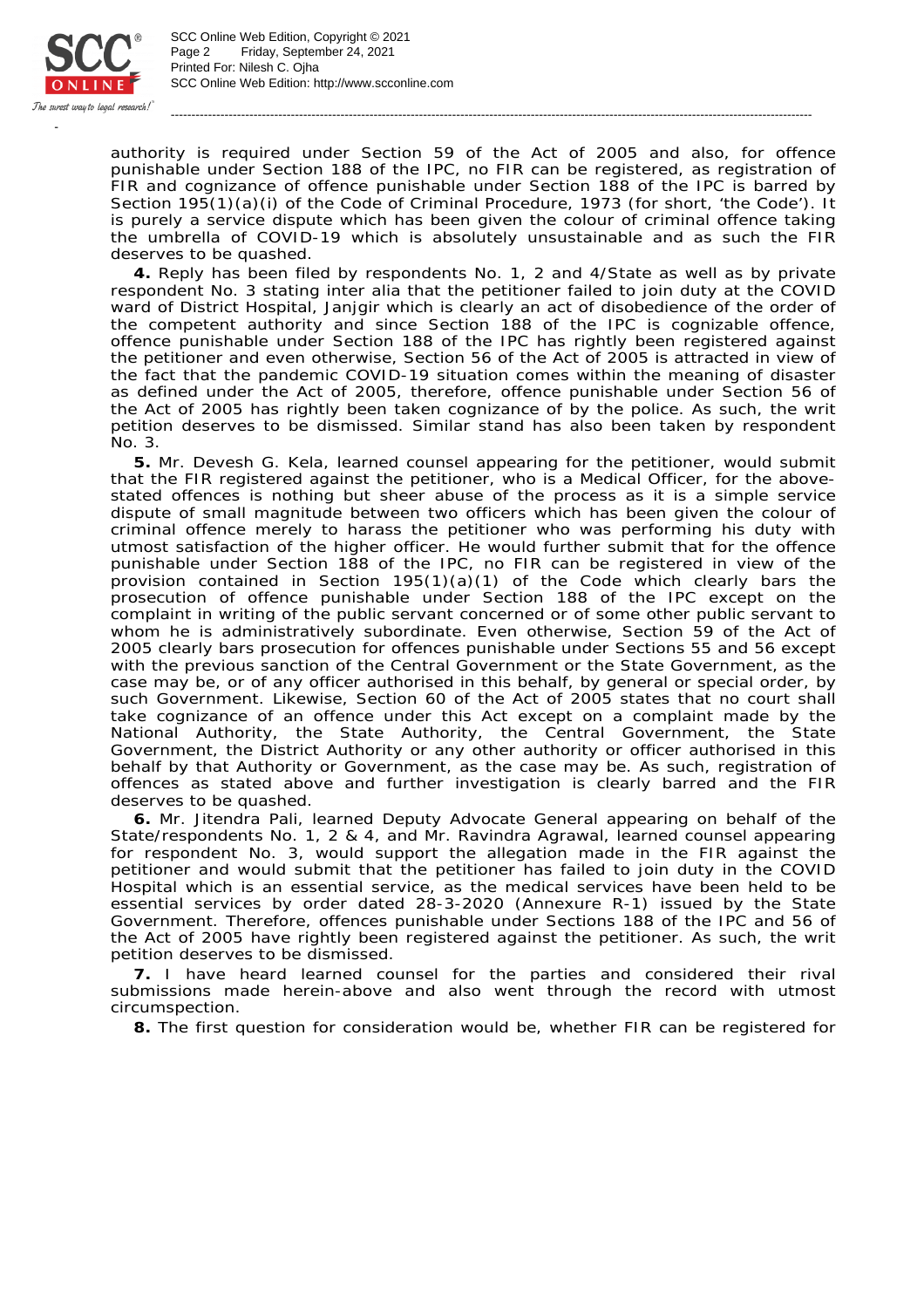

SCC Online Web Edition: http://www.scconline.com Printed For: Nilesh C. Ojha Page 3 Friday, September 24, 2021 SCC Online Web Edition, Copyright © 2021

offence punishable under Section 188 of the IPC and whether such an offence can be investigated by the police officer in view of the provision contained in Section 195(1) (a)(i) of the Code?

-----------------------------------------------------------------------------------------------------------------------------------------------------------

**9.** In order to decide the dispute, it would be appropriate to notice the definition of "cognizable offence" contained in Section 2(c) of the Code which states as under:—

"(c) "cognizable offence" means an offence for which, and "cognizable case" means a case in which, a police officer may, in accordance with the First Schedule or under any other law for the time being in force, arrest without warrant;" **10.** Section 2(d) of the Code defines "complaint". It states as under:—

"(d) "complaint" means any allegation made orally or in writing to a Magistrate, with a view to his taking action under this Code, that some person, whether known or unknown, has committed an offence, but does not include a police report.

Explanation.—A report made by a police officer in a case which discloses, after investigation, the commission of a non-cognizable offence shall be deemed to be a complaint; and the police officer by whom such report is made shall be deemed to be the complainant;"

**11.** Section 2(h) of the Code defines "investigation" which is as follows:—

"(h) "investigation" includes all the proceedings under this Code for the collection of evidence conducted by a police officer or by any person (other than a Magistrate) who is authorised by a Magistrate in this behalf; "

**12.** "Police report" is defined in Section 2(r) of the Code which is as under:—

"(r) "police report" means a report forwarded by a police officer to a Magistrate under sub-section (2) of section 173;"

**13.** Chapter XII of the Code states about information to the police and their powers to investigate. Section 154 of the Code speaks about information in cognizable cases. Sub-section (1) of Section 154 provides that every information relating to the commission of a cognizable offence, if given orally to an officer in charge of a police station, shall be reduced to writing by him or under his direction, and be read over to the informant; and every such information, whether given in writing or reduced to writing as aforesaid, shall be signed by the person giving it, and the substance thereof shall be entered in a book to be kept by such officer in such form as the State Government may prescribe in this behalf. Section 155 deals with information as to non -cognizable cases and investigation of such cases. Section 156 enumerates police officer's power to investigate cognizable case. Section 173 provides for report of police officer given on completion of investigation. Section 190 provides for cognizance of offences by Magistrates. Section 195 prohibits the Court from taking cognizance of the offences mentioned therein except on the complaint in writing by the persons named therein.

**14.** At this stage, it would be appropriate to notice Section 195(1)(a)(i) of the Code which states as under:-

**"195. Prosecution for contempt of lawful authority of public servants, for offences against public justice and for offences relating to documents given in evidence.—** (1) No Court shall take cognizance—

(a)(i) of any offence punishable under Sections 172 to 188 (both inclusive) of the Indian Penal Code (45 of 1860), or

(ii) xxx xxx xxx

(iii) xxx xxx xxx

except on the complaint in writing of the public servant concerned or of some other public servant to whom he is administratively subordinate;"

**15.** The object of the above-stated provision is to protect persons from being needlessly harassed by vexatious prosecutions in retaliation. It is a check to protect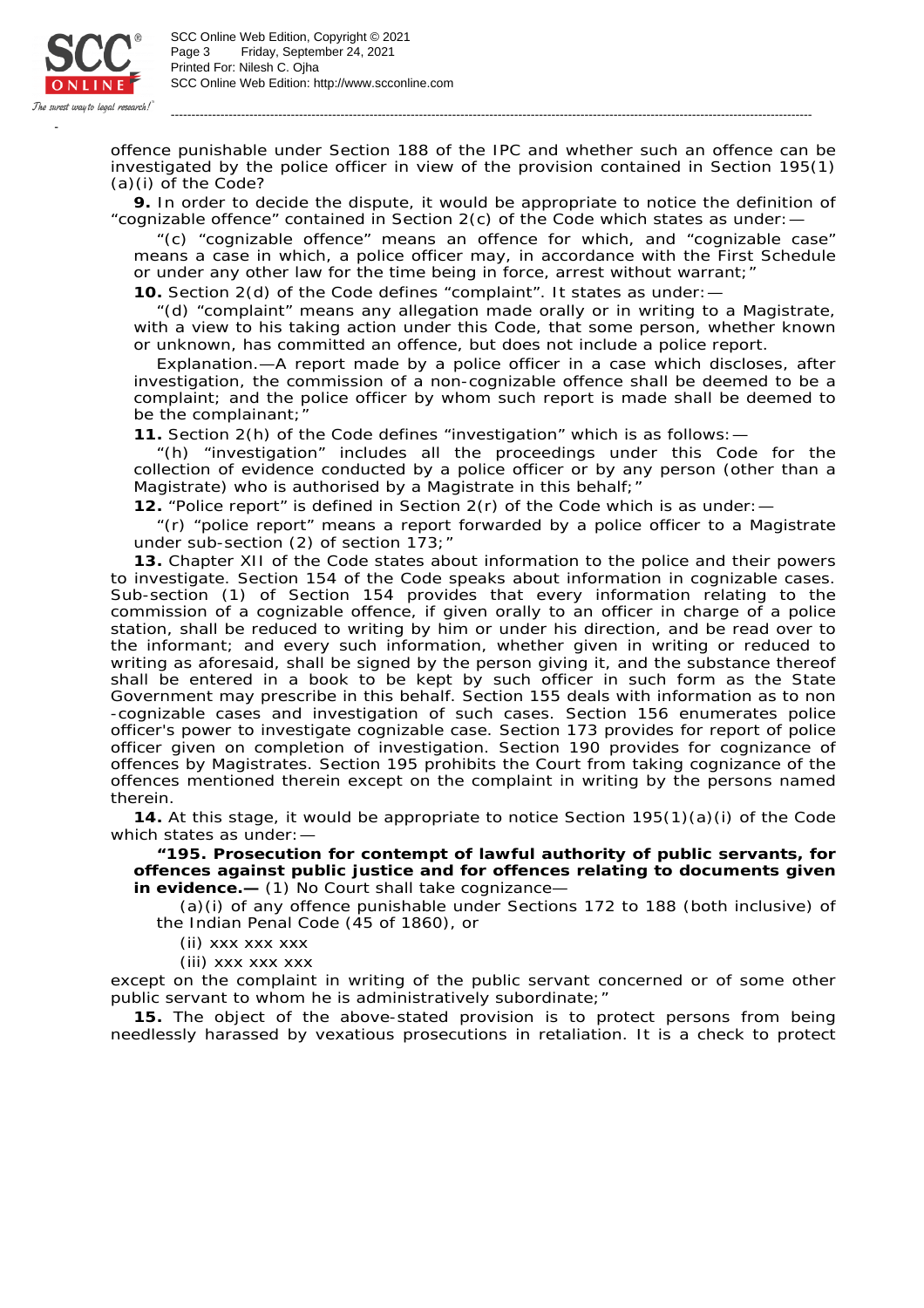

SCC Online Web Edition: http://www.scconline.com Printed For: Nilesh C. Ojha Page 4 Friday, September 24, 2021 SCC Online Web Edition, Copyright © 2021

innocent persons from criminal prosecution which may be activated by malice or ill will.

-----------------------------------------------------------------------------------------------------------------------------------------------------------

**16.** The Supreme Court in the matter of *Ushaben* v. *Kishorbhai Chunilal Talpada* 1 referring to the Explanation appended to Section 2(d) of the Code, clearly held that a report made by a police officer after investigation of a noncognizable offence is to be treated as a complaint and the officer by whom such a report is made is to be deemed to be the complainant.

17. In the matter of *Chittaranjan Das v. State of West Bengal*, the Calcutta High Court has held that the words "it does not include a police report" in Section 2(d) of the Code refers to report under Section 173 of the Code after completion of investigation, not any other report by police officer.

**18.** Similarly, the Karnataka High Court in the matter of *Chandrasha* v. *The State* 3 has also held that charge-sheet on a cognizable offence is not complaint, it is police report.

19. In the matter of *Dr. Apurva Ghiya* v. State of Chhattisgarh<sup>4</sup>, this Court after noticing the judgments of the Supreme Court in the matters of *Basir-ul-Huq* v. *The*  State of West Bengal on the complaint of Dhirendra Nath Bera<sup>5</sup>, Daulat Ram v. State of Punjab<sup>6</sup>, Govind Mehta v. The State of Bihar<sup>1</sup>, C. Muniappan v. State of Tamil Nadu<sup>8</sup>, Babita Lila v. Union of India<sup>2</sup>, State of U.P. v. Mata Bhikh<sup>10</sup>, Sachida Nand Singh v. *State of Bihar<sup>11</sup>, M.S. Ahlawat* v. *State of Haryana<sup>12</sup>, Jeewan Kumar Raut* v. *Central* Bureau of Investigation<sup>13</sup>, Saloni Arora v. State of NCT of Delhi<sup>14</sup> and Union of India v. Ashok Kumar Sharma<sup>15</sup> and also the decision of the Madras High Court in the matter of Jeevanandham v. State<sup>16</sup>, held that no FIR can be registered under Section 154 of the Code for alleged commission of offence under Section 188 of the IPC by observing as under:—

"30. From a conspectus of the aforesaid judgments rendered by their *Lordships of the Supreme Court* (supra) and *the Madras High Court* (supra), it is quite vivid that in order to prosecute an accused for the offence punishable under Section 188 of the IPC, it is imperative to undergo the procedure envisaged under Section 195 (1)(a)(i) of the Code i.e. complaint in writing of public servant concerned or some other public servant to whom he is subordinate, otherwise cognizance of offence under Section 188 of the IPC cannot be taken and if this imperative procedure is not complied with, the entire prosecution for offence under Section 188 of the IPC would be rendered void ab initio, as Section 195 of the Code is an exception to the general rule contained in Section 190 of the Code wherein any person can set the law in motion by making complaint. The provisions of Section 195 of the Code are mandatory and non-compliance with it will make the entire process void ab initio and without jurisdiction as well. As such, since cognizance of offence under Section 188 of the IPC can be taken on the basis of complaint in writing filed by the public servant concerned within the meaning of Section 2(d) of the Code, offence under Section 188 of the IPC being cognizable offence is not also saved by Explanation appended to Section 2(d) of the Code, as by Explanation to Section 2(d) of the Code, report made by police officer after investigation of non-cognizable offence is only to be treated as complaint and person making the complaint is to be treated as complainant and police report or FIR is not a complaint and further, charge-sheet is a report of police officer. Therefore, the first information report also cannot be registered under Section 154 of the Code for offence under Section 188 of the IPC, as registration of FIR after investigation would culminate into police report under Section 173(8) of the Code which cannot be taken cognizance of by the Magistrate under Section 190 of the Code, as such registration of FIR for offence under Section 188 IPC is barred."

**20.** In *Dr. Apurva Ghiya* (supra), this Court also repelled the submission of the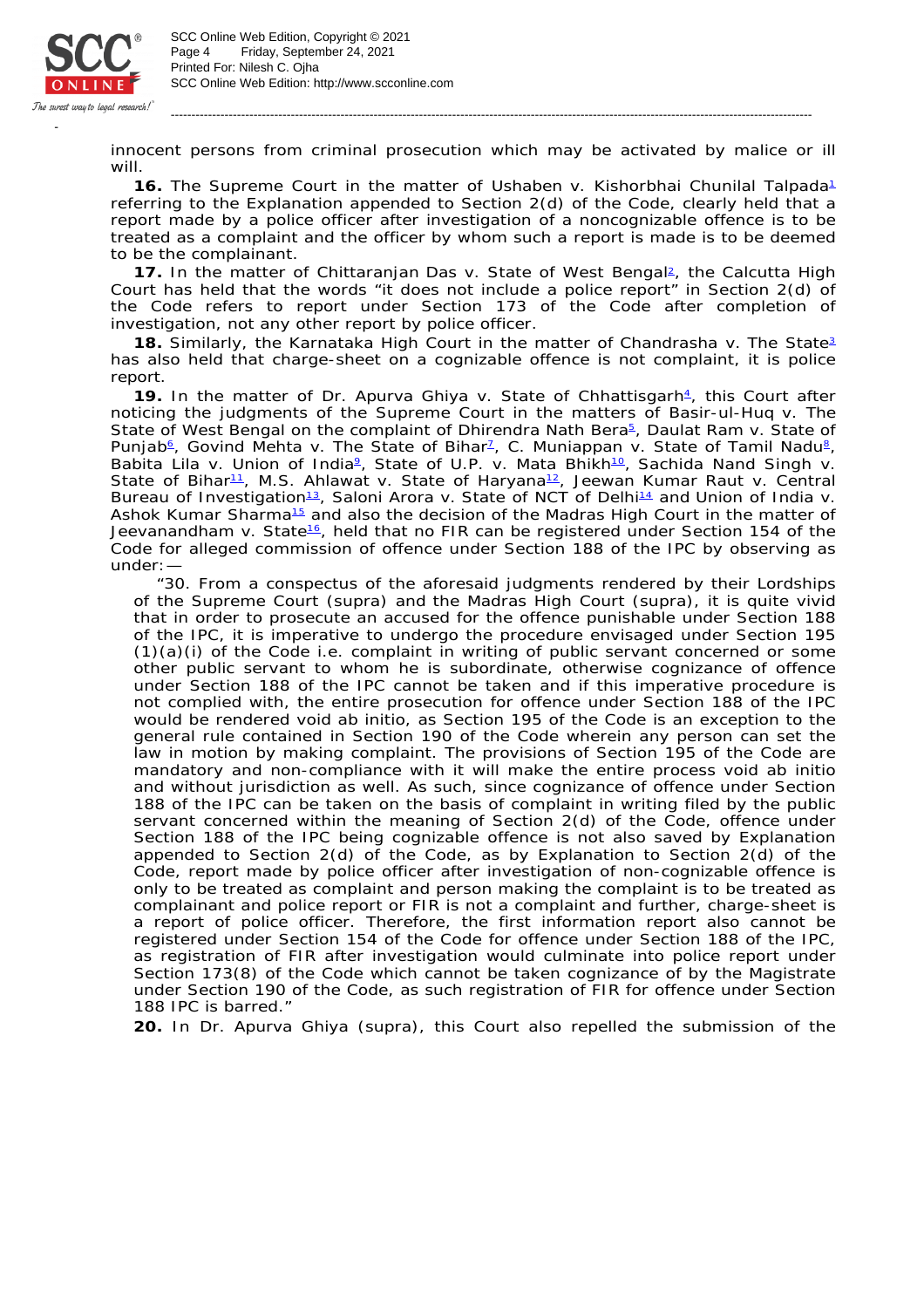

SCC Online Web Edition: http://www.scconline.com Printed For: Nilesh C. Ojha Page 5 Friday, September 24, 2021 SCC Online Web Edition, Copyright © 2021

State counsel that merely because the offence punishable under Section 188 of the IPC is cognizable offence, FIR has rightly been registered by the police, by holding as under:—

-----------------------------------------------------------------------------------------------------------------------------------------------------------

"31. At this stage, the submission of learned State counsel that since the offence punishable under Section 188 of the IPC is a cognizable offence, therefore, police is duty bound to register FIR under Section 154 of the Code immediately on information as held by the Supreme Court in the matter of *Lalita Kumari* v. Government of Uttar Pradesh<sup>11</sup> and to proceed to investigate as provided under Sections 156(3) & 157 of the Code, deserves to be noticed. Such a submission is not acceptable, because, merely because the offence under Section 188 of the IPC is cognizable offence, that by itself does not authorise the police officer to register FIR under Section 154 of the Code for such offence, the reason being that the registration of FIR would necessarily result in submission of police report under Section 173(8) of the Code which is specifically barred by Section 195(1)(a) read with Section 2(d) of the Code. The definition of "complaint" contained in Section 2 (d) of the Code makes it clear that complaint does not include a police report. Their Lordships of the Supreme Court in *Ashok Kumar Sharma's case* (supra), in the light of Section 32 of the Drugs and Cosmetics Act, 1940, held that the principles laid down in *Lalita Kumari* (supra) could not be applicable to registration of FIR for offence under the Drugs and Cosmetics Act, 1940 and observed as under:—

"66. We would think that this Court was not, in the said case, considering a case under the Act or cases similar to those under the Act, and we would think that having regard to the discussion which we have made and on a conspectus of the provisions of the CrPC and Section 32 of the Act, the principle laid down in *Lalita Kumari* (supra) is not attracted when an information is made before a Police Officer making out the commission of an offence under Chapter IV of the Act mandating a registration of a FIR under Section 154 of the CrPC."

As such, the argument raised in this behalf by the learned State Counsel deserves to be rejected following the principle of law laid down in this behalf by their Lordships of the Supreme Court in *Ashok Kumar Sharma's case* (supra)."

**21.** Thus, in view of the aforesaid legal analysis, it is quite vivid that the respondents/State is absolutely unjustified in registering the first information report for the offence punishable under Section 188 of the IPC. As such, registration of FIR against the petitioner for the offence punishable under Section 188 of the IPC deserves to be quashed.

**22.** The FIR has been registered against the petitioner also for the offence punishable under Section 56 of the Act of 2005. Section 56 of the Act of 2005 provides as under:—

"56. Failure of officer in duty or his connivance at the contravention of the provisions of this Act.—Any officer, on whom any duty has been imposed by or under this Act and who ceases or refuses to perform or withdraws himself from the duties of his office shall, unless he has obtained the express written permission of his official superior or has other lawful excuse for so doing, be punishable with imprisonment for a term which may extend to one year or with fine."

**23.** The above-stated offence under Section 56 of the Act of 2005 is punishable with imprisonment for a term which may extend to one year or with fine. According to the First Schedule of the Code which deals with Classification of Offences, Offences under the Indian Penal Code have been mentioned in Part I, whereas Part II relates to Classification of offences Against Others Laws in which offences punishable with imprisonment for less than 3 years or with fine only would be non-cognizable and would be bailable and it would be triable by any Magistrate.

**24.** Now, at this stage, it would be appropriate to notice the provisions contained in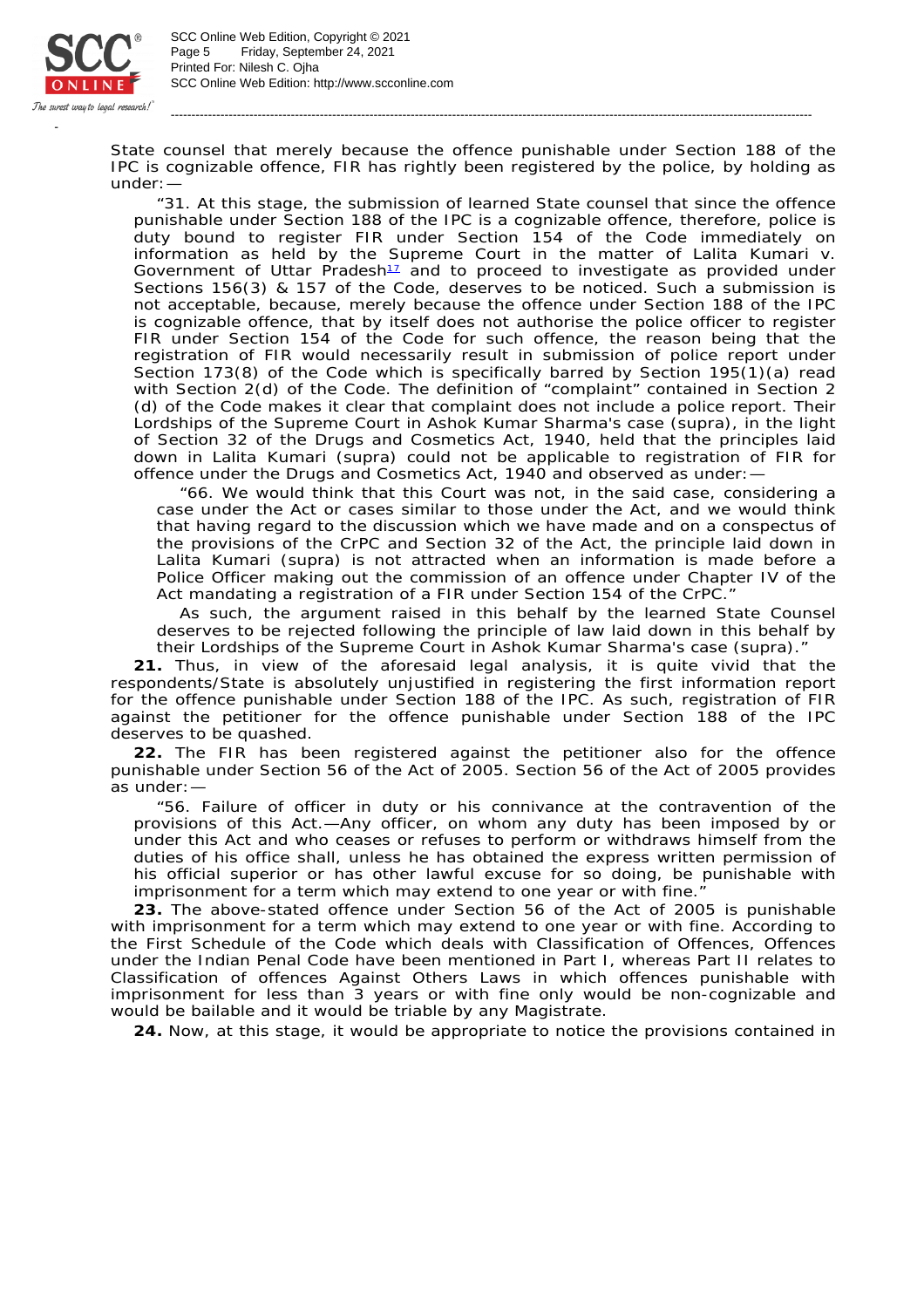

Section 59 of the Act of 2005 which provides as under:—

**"59. Previous sanction for prosecution.—** No prosecution for offences punishable under sections 55 and 56 shall be instituted except with the previous sanction of the Central Government or the State Government, as the case may be, or of any officer authorised in this behalf, by general or special order, by such Government."

-----------------------------------------------------------------------------------------------------------------------------------------------------------

**25.** A careful perusal of the aforesaid provision would show that no prosecution for offences punishable under Sections 55 and 56 of the Act of 2005 shall be instituted except with the previous sanction of the Central Government or the State Government, as the case may be, or by any officer authorised in this behalf, by general or special order, by such Government. In Section 59 of the Act of 2005, the word employed is "prosecution". The word "prosecution" has been defined in Black's Law Dictionary which states as under:—

**"prosecution.** 1. The commencement and carrying out of any action or scheme the prosecution of a long, bloody war. 2. A criminal proceeding in which an accused person is tried the conspiracy trial involved the prosecution of seven defendants - Also termed criminal prosecution."

**26.** The above-stated definition of the word "prosecution" in Black's Law Dictionary has been noticed by the Supreme Court in the matter of *Jasbir Singh* v. *Vipin Kumar Jaggi* 18.

27. Likewise, the Supreme Court in the matter of *Thomas Dana* v. State of Punjab<sup>19</sup>, with reference to Article 20 of the Constitution of India, considered the meaning of words "prosecute" and "prosecution" as under:—

"10. It is, therefore, necessary first to consider whether the petitioners had really been prosecuted before the Collector of Customs, within the meaning of Art. 20(2). To "prosecute", in the special sense of law, means, according to Webster's Dictionary,

"(a) to seek to obtain, enforce, or the like, by legal process; as, to prosecute a right or a claim in a court of law. (b) to pursue (a person) by legal proceedings for redress or punishment; to proceed against judicially; esp., to accuse of some crime or breach of law, or to pursue for redress or punishment of a crime or violation of law, in due legal form before a legal tribunal; as, to prosecute a man for trespass, or for a riot."

According to "Wharton's Law Lexicon", 14<sup>th</sup> edn., p. 810, "prosecution" means "a proceeding either by way of indictment or information, in the criminal courts, in order to put an offender upon his trial. In all criminal prosecutions the King is nominally the prosecutor." This very question was discussed by this Court in the case of *Maqbool Hussain* v. *State of Bombay*, 1953 SCR 730 at pp. 738, 739, 743 : (AIR 1953 SC 325 at pp. 328, 329, 330), with reference to the context in which the word "prosecution" occurred in Art.

20. In the course of the judgment, the following observations, which apply with full force to the present case, were made:

"… and the prosecution in this context would mean an initiation or starting of proceedings of a criminal nature before a court of law or a judicial tribunal in accordance with the procedure prescribed in the statute which creates the offence and regulates the procedure."

25. Similarly, the Supreme Court in the matter of *General Officer Commanding,*  Rashtriya Rifles v. Central Bureau of Investigation<sup>20</sup>, while considering Section 7/Section 6 of the Armed Forces (Jammu and Kashmir) Special Powers Act, 1990 (which provides that criminal proceeding shall not be instituted except with the previous sanction of the Central Government), has defined the words "prosecution" and "institution" of a criminal proceeding as under:—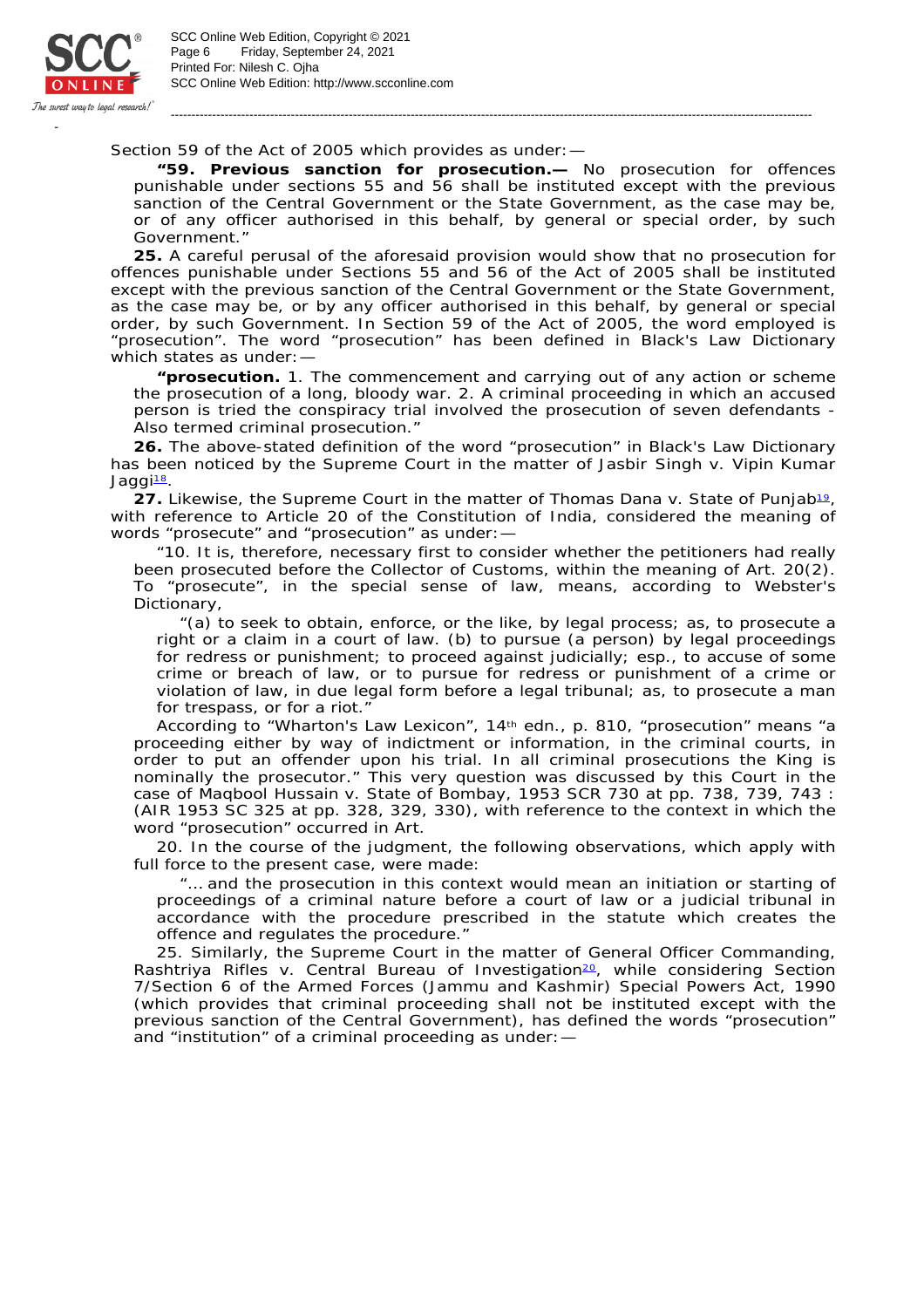

SCC Online Web Edition: http://www.scconline.com Printed For: Nilesh C. Ojha Page 7 Friday, September 24, 2021 SCC Online Web Edition, Copyright © 2021

"28. "Prosecution" means a criminal action before a court of law for the purpose of determining "guilt" or "innocence" of a person charged with a crime. …<br>…

-----------------------------------------------------------------------------------------------------------------------------------------------------------

41. Thus, in view of the above, it is evident that the expression "institution" has to be understood in the context of the scheme of the Act applicable in a particular case. So far as the criminal proceedings are concerned, "institution" does not mean filing; presenting or initiating the proceedings, rather it means taking cognizance as per the provisions contained in CrPC."

**28.** Thus, following the principle of law laid down by their Lordships of the Supreme Court in *General Officer Commanding, Rashtriya Rifles* (supra), the word "institution" of criminal case would mean taking cognizance of the offences as provided under the Code of Criminal Procedure, 1973.

**29.** Thus, in order to prosecute a person for offence under Section 56 of the Act of 2005 or to say for taking cognizance of the above-stated offence(s), previous sanction of the competent authority named in Section 59 of the Act of 2005 would be absolutely necessary as the provision contained in Section 59 of the Act of 2005 is mandatory.

**30.** At this stage, it would be pertinent to notice Section 60 of the Act of 2005 which states as under:—

**"60. Cognizance of offences.—** No court shall take cognizance of an offence under this Act except on a complaint made by—

- (a) the National Authority, the State Authority, the Central Government, the State Government, the District Authority or any other authority or officer authorised in this behalf by that Authority or Government, as the case may be; or
- (b) any person who has given notice of not less than thirty days in the manner prescribed, of the alleged offence and his intention to make a complaint to the National Authority, the State Authority, the Central Government, the State Government, the District Authority or any other authority or officer authorised as aforesaid.

**31.** A careful perusal of Section 60 of the Act of 2005 would show that this provision provides two conditions precedent for taking cognizance of the offences under this Act,

(1) That, complaint in writing has to be filed before the jurisdictional criminal court for the offences under the Act of 2005.

(2) That, complaint has to be filed by the persons named in clauses (a) and (b) of Section 60 of the Act of 2005.

**32.** Thus, for the offence committed under the Act of 2005, the Court shall take cognizance only on the complaint filed by the authorities named in Section  $60(a)(b)$  of the Act of 2005.

**33.** Thus, from the above-stated legal analysis, it is quite vivid that if a person has committed an offence under Section 56 of the Act of 2005, prosecution can be launched against him by a specified person/authority named in Section 60(a)/(b) of the Act, that too by filing complaint in writing as defined under Section 2(d) of the Code and in that complaint filed by the specified person/authority, cognizance of offence under the Act of 2005 can be taken only if previous sanction has already been granted by the competent authority under Section 59 of the Act. If any of these conditions precedent are missing, the Court would have no jurisdiction to take cognizance of the said offence under Section 56 of the Act of 2005.

**34.** The offence punishable under Section 56 of the Act of 2005 is non-cognizable offence, as provided in the First Schedule of the Code of Criminal Procedure, 1973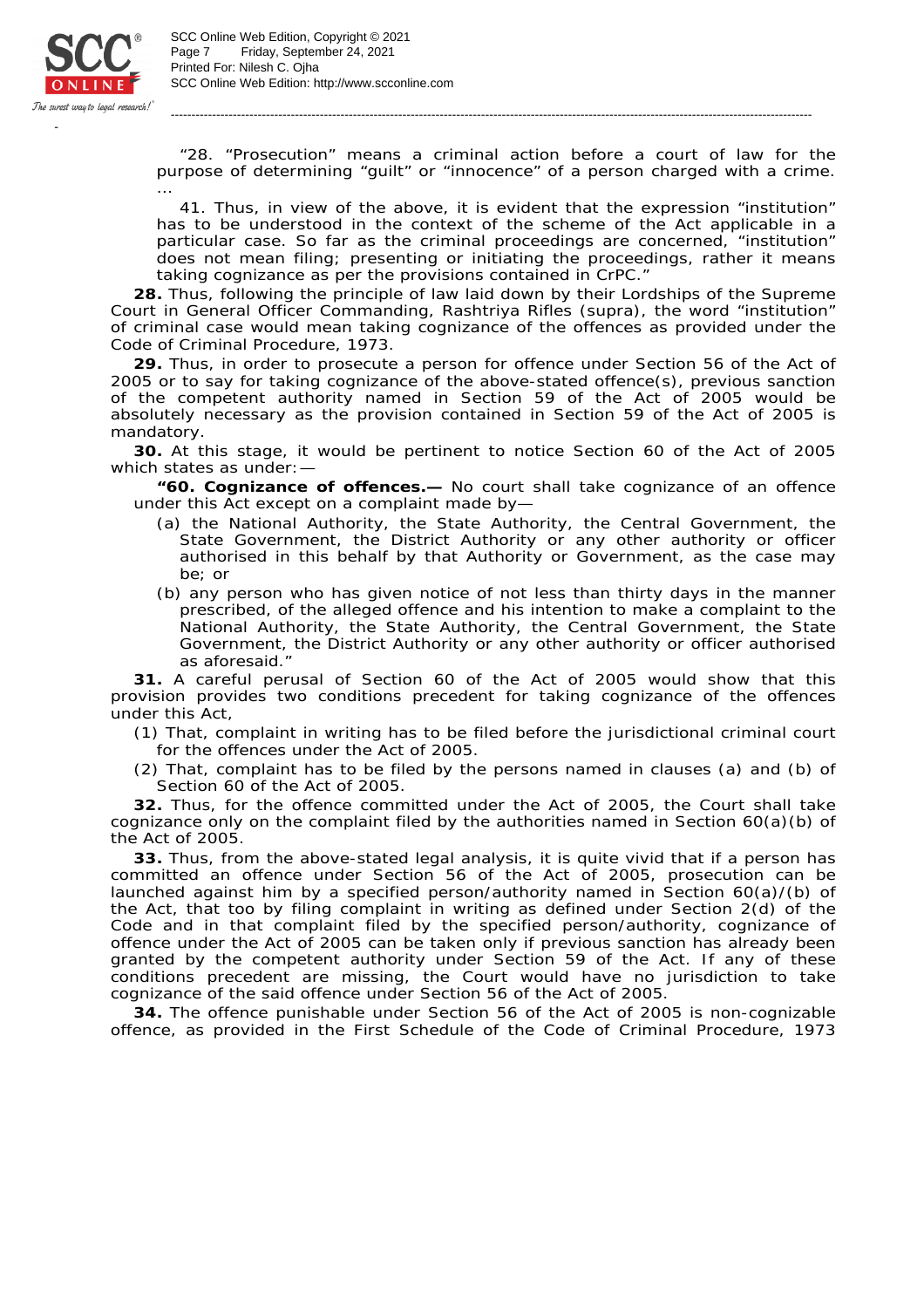

SCC Online Web Edition: http://www.scconline.com Printed For: Nilesh C. Ojha Page 8 Friday, September 24, 2021 SCC Online Web Edition, Copyright © 2021

being punishable with imprisonment for one year, no investigation is permitted by police officer without an order of the Magistrate as contemplated by Section 155(2) of the Code and benefit of Section 155(4) of the Code is not available to the State in this case, as it has been held by this Court in the preceding paragraph that though offence under Section 188 of the IPC is cognizable which the petitioner is charged, yet no FIR can be registered for the said offence under Section 188 of the IPC and only complaint before the jurisdictional criminal court would lie. As such, even for offence under Section 56 of the Act of 2005, being non-cognizable offence, no FIR could have been registered by respondent No. 2 against the petitioner. It is ex facie, illegal and without authority of law.

-----------------------------------------------------------------------------------------------------------------------------------------------------------

**35.** In the instant case, registration of FIR against the petitioner for offence under Section 56 of the Act of 2005 is bad, as no FIR for the said non-cognizable offence could be registered and for offence under Section 56, only complaint can be filed by the specified authority/person named in Section 60(a)/(b) of the Act, that too cognizance can be taken by the jurisdictional criminal court only if previous sanction has already been granted by the competent authority under Section 59 of the Act of 2005. As such, FIR for the said offence by respondent No. 5 who has not been authorised under Section 60(a) of the Act is totally unauthorised, that too with regard to some service dispute between the petitioner and respondent No. 5.

36. In the matter of *State of Haryana* v. Bhajan La<sup>p<sub>1</sub></sup>, the Supreme Court laid down the parameters in paragraph 102 of its report for quashing criminal proceeding/FIR exercising jurisdiction under Article 226 of the Constitution of India or under Section 482 of the Code, relevant portion of which states as under:—

"102. In the backdrop of the interpretation of the various relevant provisions of the Code under Chapter XIV and of the principles of law enunciated by this Court in a series of decisions relating to the exercise of the extraordinary power under Article 226 or the inherent powers under Section 482 of the Code which we have extracted and reproduced above, we give the following categories of cases by way of illustration wherein such power could be exercised either to prevent abuse of the process of any court or otherwise to secure the ends of justice, though it may not be possible to lay down any precise, clearly defined and sufficiently channelised and inflexible guidelines or rigid formulae and to give an exhaustive list of myriad kinds of cases wherein such power should be exercised.

 $(1)$  to  $(5)$  xxx xxx xxx

(6) Where there is an express legal bar engrafted in any of the provisions of the Code or the concerned Act (under which a criminal proceeding is instituted) to the institution and continuance of the proceedings and/or where there is a specific provision in the Code or the concerned Act, providing efficacious redress for the grievance of the aggrieved party.

(7) xxx xxx xxx"

**37.** Resultantly, it is held that for the offence punishable under Sections 188 of the IPC and 56 of the Act of 2005, no FIR can be registered under Section 154 of the Code in the light of the legal analysis and discussion made herein-above. Accordingly, FIR No. 165/2020 dated 11-6-2020 registered against the petitioner by Police Station Malkharoda, Distt. Janjgir-Champa for the offences punishable under Sections 188 of the IPC and 56 of the Act of 2005 is hereby quashed following the decision of the Supreme Court in *Bhajan Lal's case* (supra).

**38.** The writ petition is allowed to the extent sketched herein-above. No order as to cost(s). ———

(2012) 6 SCC 353 1